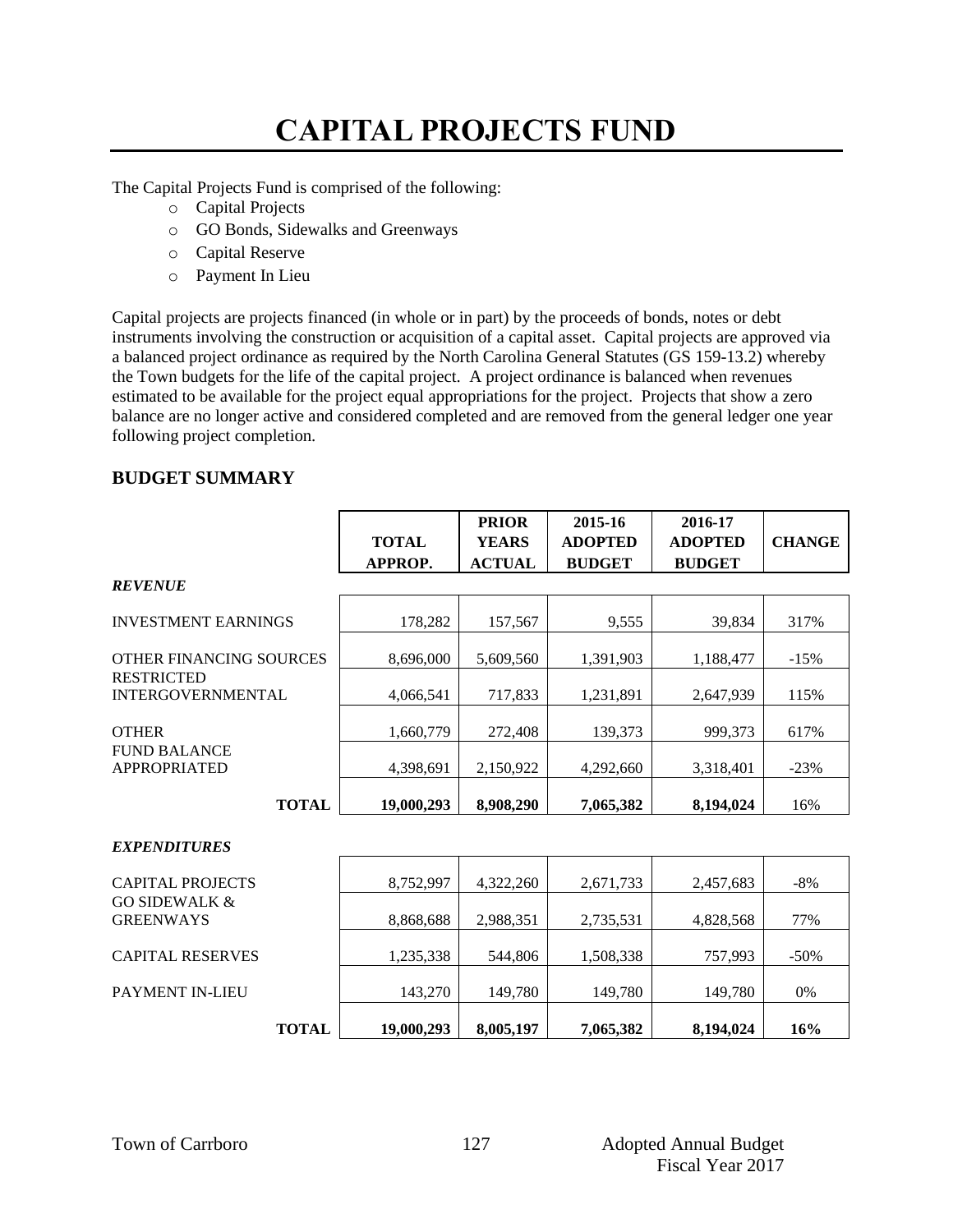### *Capital Projects*

For FY 2016-17 the total Capital Project Fund budget is \$8.1 million. Funds are appropriated for capital projects via a balanced project ordinance as required by the North Carolina General Statutes (GS 159- 13.2) whereby the Town budgets for the life of the capital project.

| <b>CAPITAL PROJECTS</b>         |                | <b>PRIOR</b>             | 2015-16                  | 2016-17                  |               |
|---------------------------------|----------------|--------------------------|--------------------------|--------------------------|---------------|
|                                 | <b>TOTAL</b>   | <b>YEAR</b>              | <b>ADOPTED</b>           | <b>ADOPTED</b>           | <b>CHANGE</b> |
|                                 | <b>APPROP.</b> | <b>ACTUALS</b>           | <b>BUDGET</b>            | <b>BUDGET</b>            |               |
| <b>REVENUE</b>                  |                |                          |                          |                          |               |
| <b>INVESTMENT EARNINGS</b>      | 22,232         | 25.548                   | 9.555                    | 9.555                    | 0%            |
| FUND BALANCE APPROPR            | 3,020,376      | 1,103,014                | 2,634,542                | 2,410,628                | $-8%$         |
| OTHER FINANCING SOURCES         | 4,096,000      | 2,750,285                | 2,673                    |                          | $-100%$       |
| <b>RESTRICTED</b>               |                |                          |                          |                          |               |
| <b>INTERGOVERNMENTAL</b>        | 106,296        | 479,119                  | 17,463                   | 30,000                   | 72%           |
| <b>OTHER</b>                    | 1,508,093      | 270,611                  | 7,500                    | 7,500                    | 0%            |
| <b>TOTAL</b>                    | 8,752,997      | 4,628,577                | 2,671,733                | 2,457,683                | $-8%$         |
| <b>EXPENDITURES</b>             |                |                          |                          |                          |               |
| ROGERS ROAD REMEDIATION         | 900,000        |                          | 900,000                  | 900,000                  | 0%            |
| STORM WATER MANAGEMENT          |                |                          |                          |                          |               |
| PROJECTS (STATE MANDATE)        | 80,000         |                          |                          | 80,000                   | N/A           |
| LED STREET LIGHTS PROJECT       | 100,000        | $\Box$                   | 96.250                   | 96.250                   | 0%            |
| FIBER OPTICS PROJECT AT FIRE    |                |                          |                          |                          |               |
| STATION #2                      | 298,198        | 279.828                  | 18,216                   | 30,753                   | 69%           |
| ANDERSON PARK FENCING &         |                |                          |                          |                          |               |
| <b>PAVILION</b>                 | 156,880        |                          | 156,880                  | 156,880                  | $0\%$         |
| CENTURY CENTER HVAC             | 180,000        | $\overline{\phantom{a}}$ | 180,000                  | 180,000                  | $0\%$         |
| <b>MLK PARK DESIGN</b>          | 150,000        | $\overline{a}$           | $\overline{150,000}$     | 150,000                  | 0%            |
| PD BODY WORN CAMERAS            | 91,000         | $\overline{a}$           | 91,000                   | 91,000                   | 0%            |
| PUBLIC SAFETY RADIO UPGRADES    | 273,000        | $\overline{\phantom{a}}$ |                          | 273,000                  | N/A           |
| PLANNING PERMITTING SOFTWARE    | 230,000        | $\sim$                   | 230,000                  | 230,000                  | 0%            |
| ROGERS ROAD CONDUIT             | 155,000        | $\frac{1}{2}$            | 155,000                  | 155,000                  | $0\%$         |
| STORM WATER DRAINAGE            |                |                          |                          |                          |               |
| <b>IMPROVEMENT PROJECTS</b>     |                |                          |                          |                          | N/A           |
| TOWN COMMONS DESIGN             | 107,300        | $\overline{a}$           | 107,300                  | 107,300                  | $0\%$         |
| <b>BICYCLE LOOP DECTECTORS</b>  | 37,500         | 30,000                   | 18,975                   | 7,500                    | $-60%$        |
| FIRE PUMPER TRUCK               | 683,000        | 683,000                  |                          |                          | N/A           |
| <b>WILSON PARK TENNIS COURT</b> |                |                          |                          |                          |               |
| <b>REPLACEMENT</b>              | 168,087        | 125,332                  | 168,087                  |                          | $-100%$       |
| ANDERSON PARK BATHROOM          |                |                          |                          |                          |               |
| <b>RENOVATIONS</b>              | 251,459        | 248,286                  | 251,459                  |                          | $-100%$       |
| ANDERSON PARK MULTI-PURPOSE     |                |                          |                          |                          |               |
| FIELD RENOVATION AND LIGHTS     | 181,400        | 181,399                  | 148,566                  | $\overline{\phantom{a}}$ | $-100%$       |
| <b>COMPLETED PROJECTS</b>       | 4,710,173      | 2,774,415                | $\overline{\phantom{a}}$ |                          | N/A           |
| <b>TOTAL</b>                    | 8,752,997      | 4,322,260                | 2,671,733                | 2,457,683                | $-8%$         |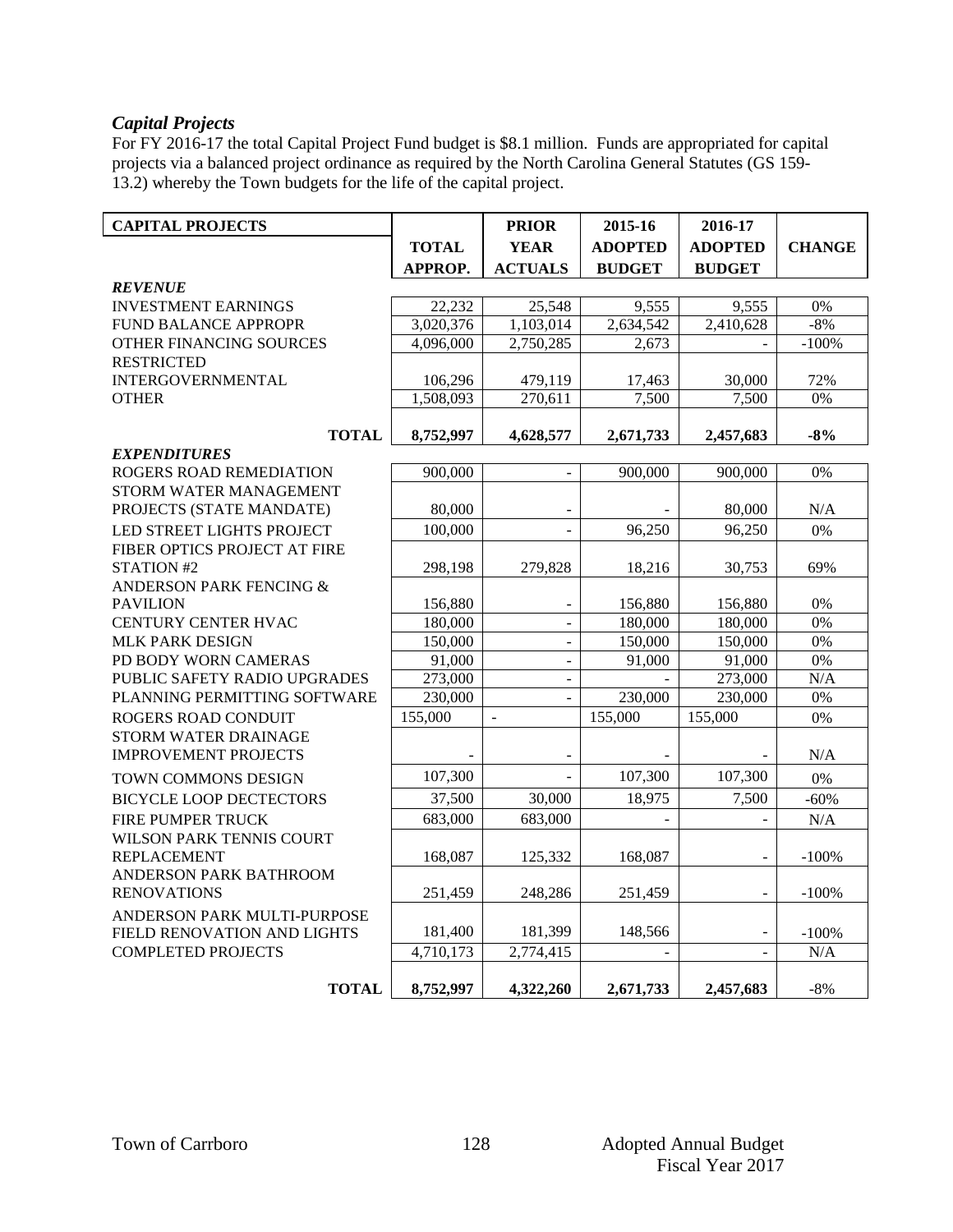## *GO Bond-Funded Sidewalks and Greenways*

The Town continues its sidewalks and greenways construction program authorized by the voters in 2003. In January 2013, the Town discontinued the use of bond anticipation notes to finance this construction and issued \$4.6 million of general obligation bonds.

| <b>GO BOND, SIDEWALK AND</b><br><b>GREENWAYS</b> |                | <b>PRIOR</b>   | 2015-16        | 2016-17        |               |
|--------------------------------------------------|----------------|----------------|----------------|----------------|---------------|
|                                                  | <b>TOTAL</b>   | <b>YEAR</b>    | <b>ADOPTED</b> | <b>ADOPTED</b> | <b>CHANGE</b> |
|                                                  | <b>APPROP.</b> | <b>ACTUALS</b> | <b>BUDGET</b>  | <b>BUDGET</b>  |               |
|                                                  |                |                |                |                |               |

#### *REVENUE*

| <b>INTEREST EARNINGS</b>       | 155,757   | 127,873   |           | 30,279    | N/A    |
|--------------------------------|-----------|-----------|-----------|-----------|--------|
| <b>OTHER FINANCING SOURCES</b> | 4,600,000 | 2,853,228 | 1,389,230 | 1,188,477 | $-14%$ |
| RESTRICTED INTERGOVERNMENTAL   | 3,960,245 | 238,714   | 1,214,428 | 2,617,939 | 116%   |
| <b>OTHER</b>                   | 152,686   |           | 131,873   | 991,873   | 652%   |
| <b>TOTAL</b>                   | 8,868,688 | 3,219,815 | 2,735,531 | 4,828,568 | 77%    |

### *EXPENDITURES*

| MORGAN CREEK GREENWAY                                        | 1,521,471 | 341,432   | 912,500   | 1,175,781 | 29%     |
|--------------------------------------------------------------|-----------|-----------|-----------|-----------|---------|
| HOMESTEAD CHAPEL HILL HIGH<br><b>SCHOOL MUP</b>              | 1,242,730 | 240,923   | 537,760   | 1,001,807 | 86%     |
| JONES CREEK GREENWAY DESIGN                                  |           |           | 46,000    | 337,957   | 635%    |
| <b>PHASE IB SIDEWALK PROJECTS</b>                            | 1,410,786 | 1,227,620 | 67,567    | 67,567    | 0%      |
| SHELTON STREET SIDEWALK                                      | 212,000   |           |           | 212,000   | N/A     |
| <b>DAVIE STREET SIDEWALK</b>                                 | 648,000   |           |           | 648,000   | N/A     |
| ROGERS ROAD SIDEWALK                                         | 1,088,000 |           | 1,013,011 | 1,013,011 | 0%      |
| <b>SOUTH GREENSBORO ST SIDEWALK</b><br><b>DESIGN PHASE 1</b> |           |           | 105,130   |           | $-100%$ |
| <b>PROFESSIONAL SVCS</b>                                     | 73,000    |           | 53,563    | 53,563    | 0%      |
| PROJECTS COMPLETED                                           | 2,432,713 | 1,178,376 |           |           | N/A     |
| <b>TRANSFER TO CAP RES FD</b>                                | 239,988   |           |           | 318,882   | N/A     |
| <b>TOTAL</b>                                                 | 8,868,688 | 2,988,351 | 2,735,531 | 4,828,568 | 77%     |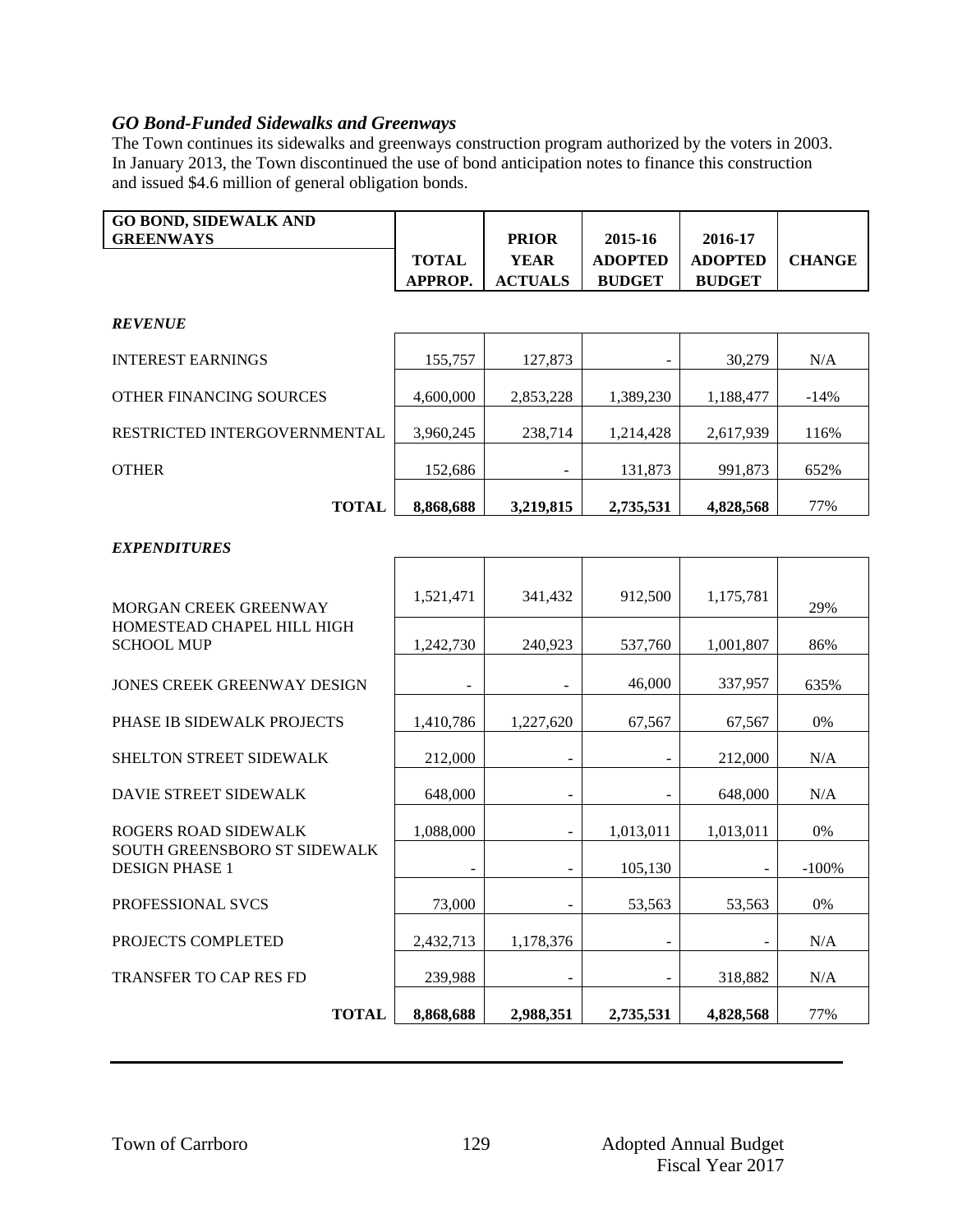## **CAPITAL RESERVE**

The Town has established a capital reserve fund to set aside funds for specific purposes and future projects. The Town has set aside funds for specific purposes.

*Teal Place Sidewalk Installation -* The Town of Carrboro received \$2,000 from the Teal Place Townhouse Association towards construction of the sidewalk*.*

*Brewer Lane Signal Crossings –* The Town has been advised to setup signal crossings on Brewer Lane.

*Street Resurfacing –* The Town sets aside reserves annually for street resurfacing. *Debt Service*- funds set aside for debt related to capital projects.

*Smith Level Sidewalk project* –To cover the cost of sidewalk construction for DOT planned project.

*Fire and Police Radio Upgrade* - In three years fire and police will need to replace all Motorola radios (136) at an estimated cost of \$819,000. To minimize the financial impact on the Town, the plan is to set aside \$273,000 of assigned fund balance in the Capital Reserve Fund over the next three years specifically to replace these radios.

*Undesignated* – Revenues generated from unexpended project funds and interest earnings within the fund that have not been designated by the Board.

| <b>CAPITAL RESERVE FUND</b> | <b>TOTAL</b><br>APPROP.  | <b>PRIOR</b><br><b>YEAR</b><br><b>ACTUALS</b> | 2015-16<br><b>ADOPTED</b><br><b>BUDGET</b> | 2016-17<br><b>ADOPTED</b><br><b>BUDGET</b> | <b>CHANGE</b> |
|-----------------------------|--------------------------|-----------------------------------------------|--------------------------------------------|--------------------------------------------|---------------|
| <b>REVENUE</b>              |                          |                                               |                                            |                                            |               |
| <b>INVESTMENT EARNINGS</b>  | $\overline{\phantom{0}}$ | 3.683                                         |                                            |                                            | N/A           |
| <b>OTHER</b>                | $\overline{\phantom{0}}$ | 1.797                                         |                                            |                                            | N/A           |
| FUND BALANCE APPROPRIATION  | 1,235,338                | 904,638                                       | 1,508,338                                  | 757.993                                    | $-50\%$       |
| <b>TOTAL</b>                | 1,235,338                | 910,118                                       | 1,508,338                                  | 757,993                                    | $-50\%$       |

| <b>EXPENDITURE</b>         |              |           |         |           |         |         |
|----------------------------|--------------|-----------|---------|-----------|---------|---------|
| <b>OTHER</b>               |              | .235,338  | 544,806 | 906.938   | 757,993 | $-16%$  |
| <b>STREET RE-SURFACING</b> |              | -         |         | 601,400   |         | $-100%$ |
|                            | <b>TOTAL</b> | 1,235,338 | 544,806 | 1,508,338 | 757,993 | $-50%$  |

| <b>RESERVES AUTHORIZED FOR</b><br><b>FOLLOWING:</b> | <b>TOTAL</b><br><b>RESERVE</b> |
|-----------------------------------------------------|--------------------------------|
| <b>TEAL PLACE SIDEWALK</b>                          |                                |
| <b>INSTALLATION</b>                                 | 2,000                          |
| ADAMS TRACT PEDESTRIAN BRIDGE                       | 30,000                         |
| BREWER LANE SIGNAL CROSSINGS                        | 15,000                         |
| <b>STREET RE-SURFACING</b>                          | 301,000                        |
| <b>BOARD ROOM EQUIPMENT</b>                         | 30.099                         |
| <b>SMITH LEVEL ROAD SIDEWALKS -</b>                 |                                |
| DOT LOCAL MATCH                                     | 207,000                        |
| <b>DEBT SERVICE</b>                                 |                                |
| <b>UNDESIGNATED</b>                                 | 172,894                        |
| <b>TOTAL RESERVES</b>                               | 757,993                        |